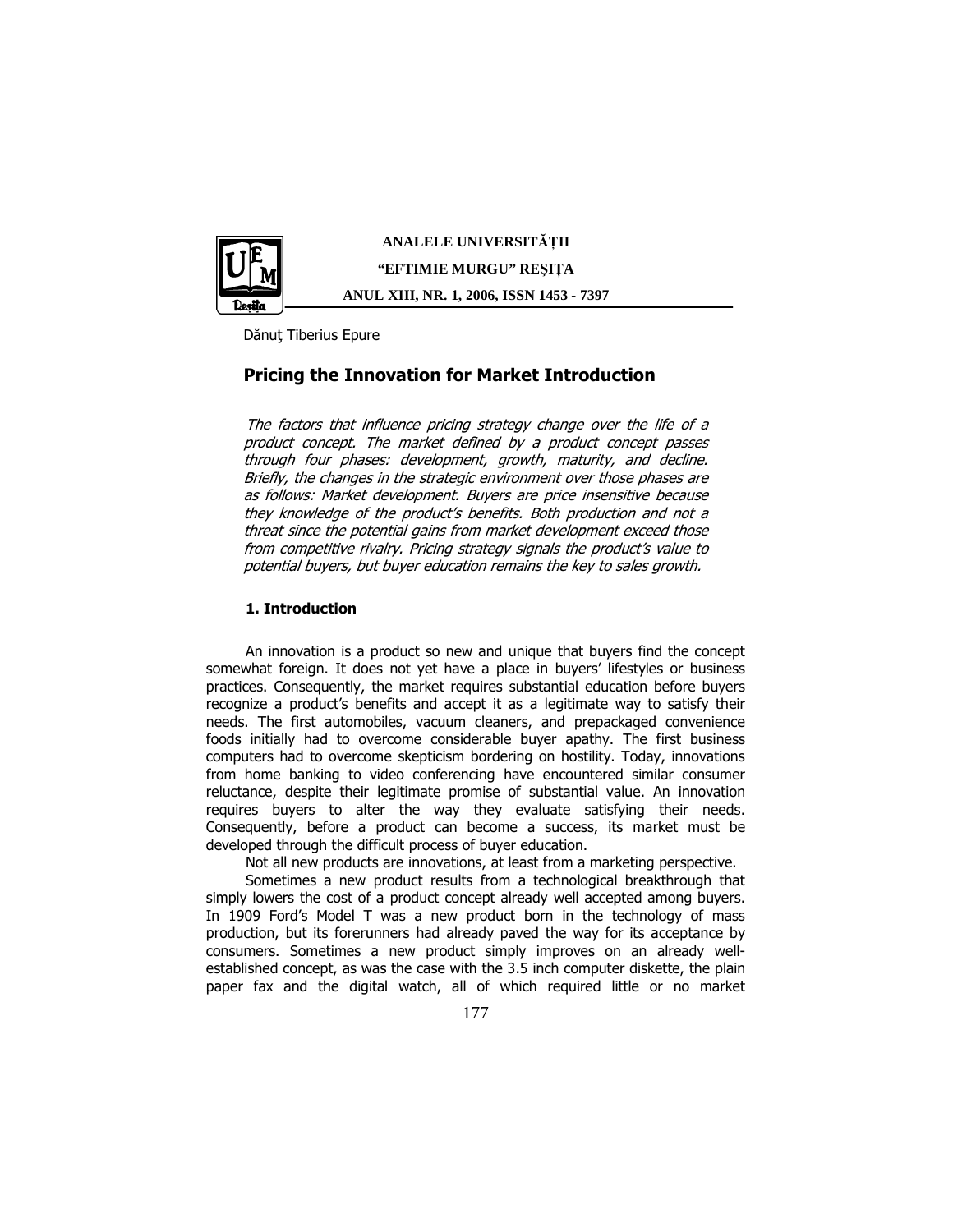development [1]. Even when a product provides a completely new benefit, it may not be an innovation from the standpoint of buyers. For example, drugs are so readily accepted as cures in our culture that new ones are generally adopted whit little hesitation by both doctors and patients.

A new product that embodies a new concept for fulfilling buyers' needs is an innovation whose success requires buyer education. An important aspect of that educational process is called information diffusion. Most of what individuals learn about innovative products comes from seeing and hearing about the experiences of other [2]. The diffusion of that information from person to person has proved especially influential for large expenditure items, such as consumer durables, where buyers take a significant risk the first time they buy an innovative product. For example, an early study on the diffusion of innovations found that the most important factor influencing a family's first purchase of a window air conditioner was neither an economic factor such as income nor a need factor such as exposure of bedrooms to the sun. The most important factor was social interaction whit another family that already had a window air conditioner [3].

Recognition of the diffusion process is extremely important in formulating a marketing plan for two reasons: First, when information must diffuse through a population of potential buyers, the long run demand for an innovation product at any time in the future depends on the number of initial buyers. Empirical studies indicate that a demand does not begin to accelerate until the first 2 to 5 percent of potential buyers adopt the product [4]. The attainment of those initial sales is often the hardest part of marketing an innovation. Obviously, the sooner the seller can close those first sales, the sooner he or she will secure long-run sales and profit potential.

Second, the "innovator", people who try new product early, are not generally a random sample of buyers. They are people particularly suited to evaluate the product before purchase. They are also people to whom the later adopters, or "imitators", look for guidance and advice. However, even innovators know little about how attributes or major attribute combinations should be valued. Marketing effects can, therefore, readily influence which attributes drive purchase decisions and how those attributes are valued. Identifying the innovators and making every effort to ensure that their experience is positive is an essential part of marketing an innovation [5].

What is the appropriate strategy for pricing an innovative new product? To answer that question, it is important to recognize that consumers' price sensitivity when they first encounter an innovation because they tend to use price as a proxy for quality and because there are usually no alternative brands with which to compare. Moreover, until they learn about the product's benefits, they may not even recognize a need for it. They lack a reference for determining value and to evaluate what would constitute a fair or bargain price. Consequently, most potential buyers are understandably unimpressed by a low price relative to the product's value, while the innovators are often undeterred by a high one.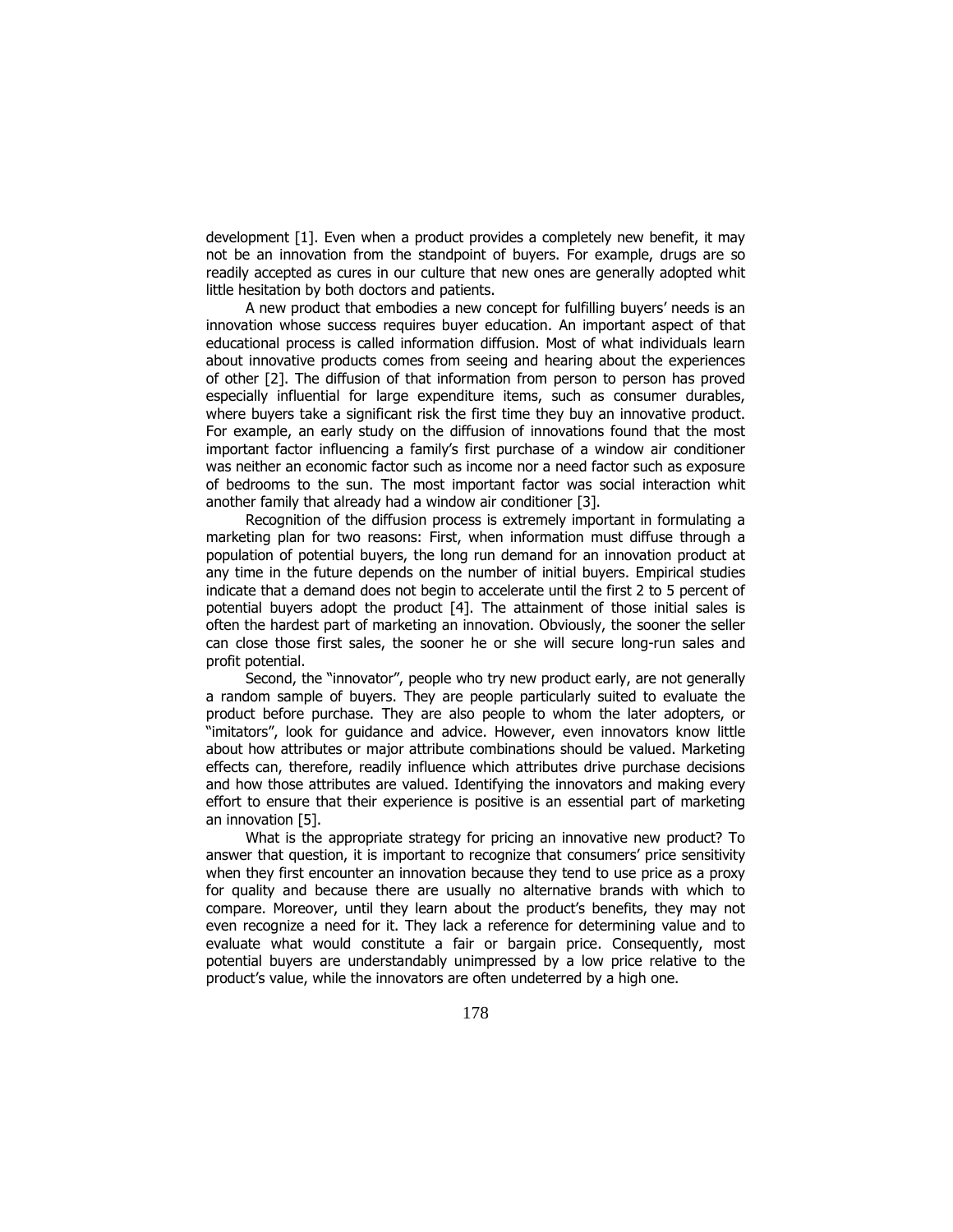It is ironic, therefore, that the greatest innovation of the past decade, the internet, was promoted as a channel for discounting. In fact, researchers discovered that, as in other cases, most users did not switch to internet shopping to save money, but to save time and to get access to a broader array of goods and services. Not surprisingly, then. Most internet venture failed. The few that have succeeded offer unique products or a business model that vastly enhances the value or convenience of the shopping experience. Although grocery delivery companies in the United States took the discount road and failed, Tesco in Great Britain has succeeded with a high-service, full-price model. Similarly, Indulge.com and DRessmart.com cater profitably to customers looking for unique clothing for which they are willing to pay top dollar. Consequently, although those sites have remained small, they became profitable quickly.

Given the problem of buyer ignorance, the firm's primary goal in the market development stage is to educate potential buyers concerning the product's worth. Consequently, the regular or list price for a new innovation should be set to communicate the product's value to the marketplace. It is the price that a seller believes satisfied buyers would pay for a repeat purchase. It given buyers a reference from which to estimate the product's worth and assess the value of price discounts and future price reductions. If the seller plans a skim-pricing strategy, the list price should be near the relative value that price-insensitive buyers will place on the product. If the seller plans a neutral strategy, the list price should be near the relative value for the more typical potential user. The seller of an innovation should not set a list price for market penetration, how-ever, since the low price sensitivity of uninformed buyers will make that strategy ineffective and may, due to the price-quality effect, damage the product's reputation.

## 2. Why Pricing Is Often Ineffective

The difference between price setting and strategic pricing is the difference between reacting to market conditions and proactively managing them. $^1$  It is the reason why companies with similar market shares and technologies of ten earn such different rewards for their efforts. Strategic pricing is the coordination of interrelated marketing, competitive, and financial decisions to set prices profitably. For most companies, strategic pricing requires more than a change in attitude; it requires a change in when, how, and who makes pricing decisions. For example, strategic pricing requires anticipating price levels before beginning product development. The only way to ensure profitable pricing is to reject early those ideas for which adequate value cannot be captured to justify the cost. Strategic pricing also requires that management take responsibility for establishing a coherent set of pricing policies and procedures, consistent with its strategic goals for the company. Abdicating responsibility for pricing to the sales force or to the distribution channel is abdicating responsibility for the strategic direction of the business.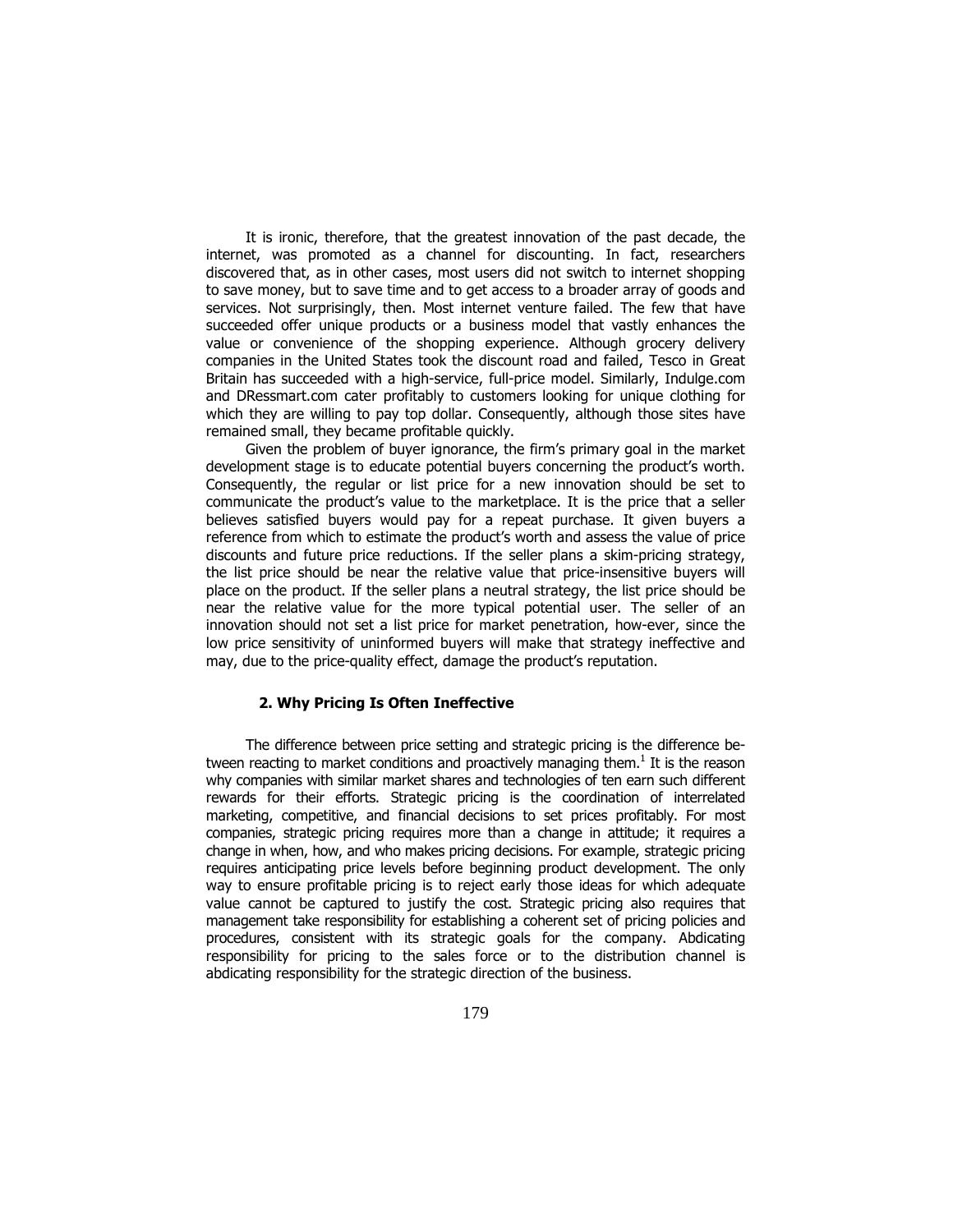Perhaps most important, strategic pricing requires a new relationship between marketing and finance. Strategic pricing is actually the interface between marketing and finance. It involves finding a balance between the customer's desire to obtain good value and the firm's need to cover costs and earn profits.

Unfortunately, pricing at most companies is characterized more by conflict than by balance between these objectives. If pricing is to reflect value to the customer, specific prices must be set by those best able to anticipate that value presumably marketing and sales managers. But their efforts will not generate sustainable profits unless constrained by appropriate financial objectives. Katfrer tftan attempting to "cover costs,''fimance must learn how costs change with changes in sales and must use that knowledge to develop appropriate incentives and constraints for marketing and sales to achieve their objectives profit ably.

With their respective roles appropriately defined, marketing and finance can work together toward a common goal—to achieve profitability through strategic pricing. Before marketing and finance can attain this goal, however, they must discard the flawed thinking about pricing that leads them into conflict and that drives them to make unprofitable decisions. Let's look at these flawed paradigms and destroy them once and for all.

#### 3. Marketing Innovations Through Price-Induced Sampling

Whether the list price is the actual price firs-time buyers are asked to pay is another question entirely. The answer should depend on the relative cost of different methods for education buyers about the product's benefits. If the product is frequently purchased, has a low incremental production cost, and its benefits are obvious after just one use, the cheapest and most effective way to educate buyers may be to let them sample the product. For example, America Online built its commanding market share by sending every family in America a mailing, including a diskette, for a thirty-day, free, trial membership.

Not all innovative products can be economically promoted by price-induced sampling, however. Many innovations are durable gods for which price cutting to induce trial is rarely cost-effective. A seller can hardly afford to give the product away and then wait years for a repeat purchase. Moreover, many innovative products, both durables and nondurables, will not immediately reveal their value when sample once. Few people who sampled smoke alarms, for example, would find them so satisfying that they would yearn to buy more and encourage their friends to do the same. And many innovations (for example, personal computers) require that buyers learn skills before they can realize the product's benefits. Without a marketing program to convince buyers that learning those skills is worth the effort and strong support to ensure that they learn properly, few buyers will sample at any price, and fewer still will find the product worthwhile when they do. In such cases, price-induced sampling does not effectively establish the product's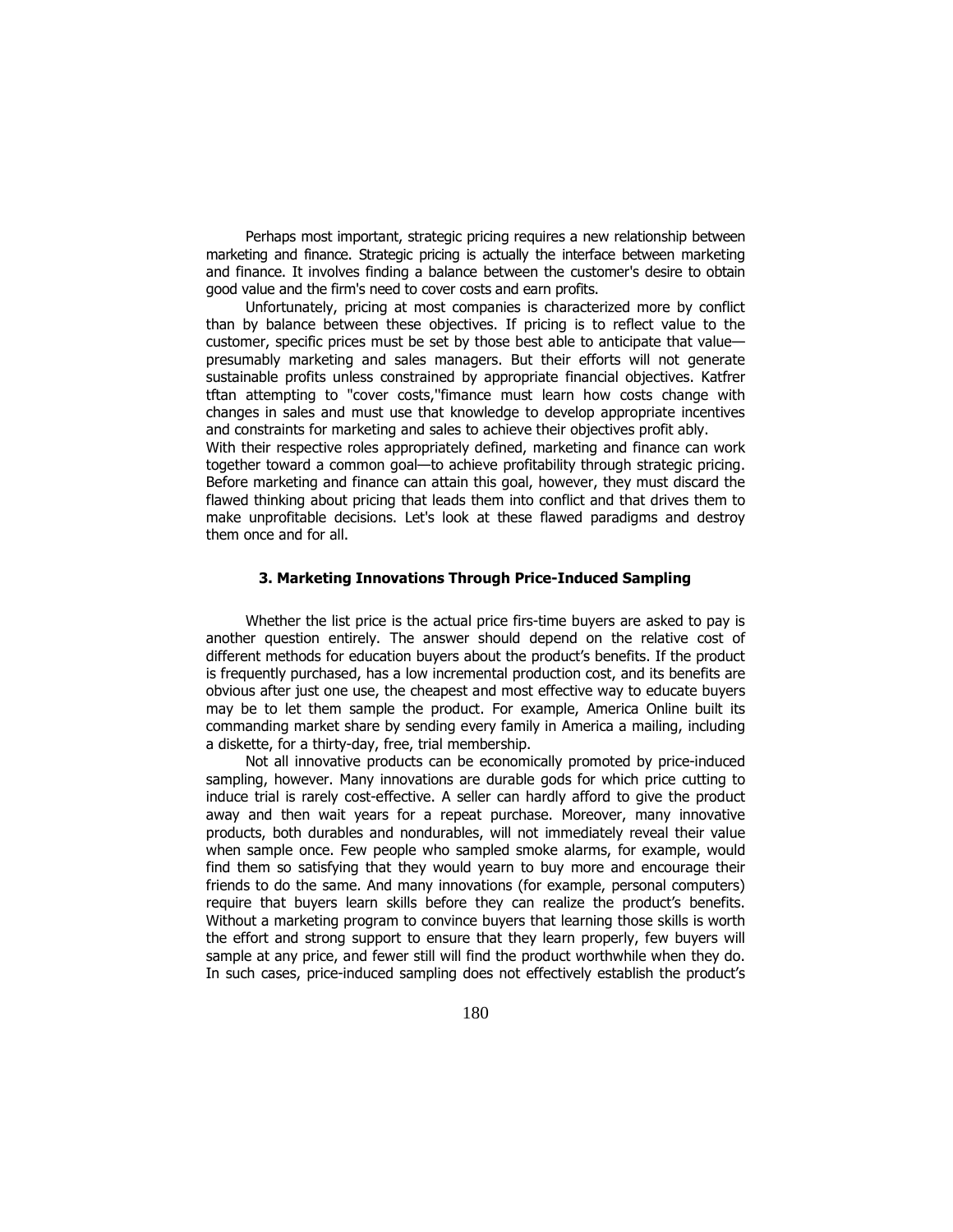worth in buyers' minds. Instead, market development requires more direct education of buyers they make their first purchases'.

### 4. Marketing Innovations through Direct Sales

For innovations that involve large dollar expenditure per purchase, education usually involves a direct sales force trained to evaluate buyers' needs and to explain how the product will satisfy them. The first refrigerators, for example, were sold door to door to reluctant buyers. The first salesperson's job was to help buyers imagine the benefits that a refrigerator offered, beyond those that an ice chest was already capable of providing. Only then would those first buyers abandon tradition to make a large capital expenditure on new, risky technology. Business buyers are equally skeptical of the value of new innovations. In the 1950s, most potential users of air freight service thought they had no need for such rapid delivery. American Airlines built the market for this new innovation by offering free logistics consultation. American's sales consultants showed potential buyers how this high-priced innovation in transportation could replace local warehouses, thereby actually saving money [6]. They taught the shippers how to see their distribution problems differently, from a perspective that revealed the previously unrecognized value of rapid delivery by American's planes.

When the innovation is more complicated than refrigeration or air freight, even a convincing evaluation of buyers' need may leave them too uncertain about the product's benefits to adopt it. For example, a business computer in the 1950s was quite a risky purchase. Even if a buyer was certain about the quality of the computer hardware, he or she had no assurance that computer system could actually do the billing, payroll, and production scheduling that the salesperson claimed it could do. IBM increases the business adoption rate of computers, quickly overcoming. Sperry Rand's three-year lead as a mainframe manufacturer, by mitigating this source of uncertainty. IBM did so by marketing as a single package the hardware, software, systems analysis, and employee training required to guarantee the benefits its salespeople promised.

Neither American nor IBM priced their products cheaply despite their desire for rapid sales growth. Instead, they educated their markets, showing why their products were worth the price, and they aided buyers' adoption to minimize the risk of failure, they funded these high levels value of the products. Du Pont has employed this same high-price, high-promotion strategy in introducing numerous synthetic fabrics and specialty plastics. Apple employed it in developing the market for personal computers. And the most successful marketers of industrial robots are using it today [7].